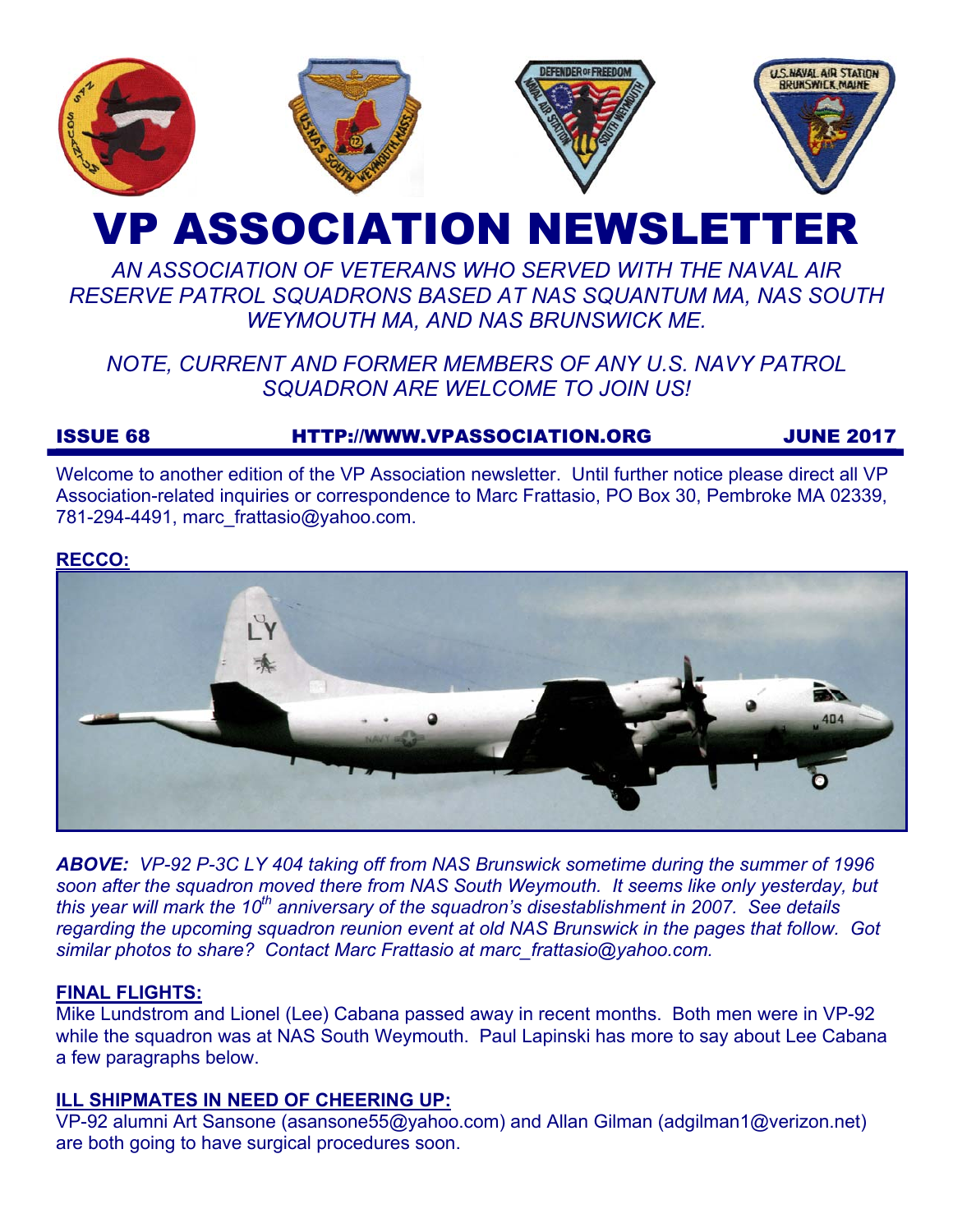#### **THE ADMIN FUND:**

The VP Association has no dues but contributions are welcome to help defray the cost of web site hosting, postage, and other expenses. We'd like to extend a big "thank you" to Edward Dembowski, Dick O'Connor, and Sheila Tallent for their recent donations to the VP Association admin fund.

#### **SPEAKING OF THE COST OF PRINTING AND MAILING NEWSLETTERS…**

If you have an e-mail address and get your newsletter in the mail please contact George Driscoll at gnddriscoll@gmail.com ASAP so we can send it to you via e-mail. Remember, we do not charge dues and operate on a shoestring thanks to volunteer labor, memorabilia sales, and donations. If you have an e-mail address and get a paper newsletter it would be better for us to send it via e-mail.

#### **LOST CONTACT:**

Please inform George Driscoll at gnddriscoll@gmail.com when your home or e-mail address changes so we can update our database.

#### **NEW MEMBERS:**

Errol Malcolm Jenee728@yahoo.com VP-92

Ron Pinsonneault hydroman3655@yahoo.com VP-92

Scott Stuckey scottbstuckey@gmail.com VP-92

### **RECENT BILL HANIGAN SIGHTING:**



VP Association co-founder Bill Hanigan, who was formerly an AOC with VP-92 while the squadron was based at NAS South Weymouth, was spotted having lunch with other former squadron personnel at a local restaurant on Saturday March 25<sup>th</sup> after the ANA Patriot Squadron/Shea Naval Aviation Museum's monthly meeting ended. Bill is seen here with Allan Gilman, Al Firnrohr (directly behind Allan), George Driscoll, and Faith Frattasio. It looks like Bill was pleased with his choice of a diet Coke instead of a beer and rated it "number one".

#### **A NOTE FROM PAUL LAPINSKI ABOUT LEE CABANA:**

I have some sad news to pass along. I met Lionel (Lee) Cabana in 1963 when I affiliated with VP-915 at NAS South Weymouth in 1963. He was a fellow radio operator and we had been very good friends since then. Lionel left the VP community when we began to transition to the P-3 in the early 1970's. He and a group of reservists had carpooled from various parts of Maine to South Weymouth one weekend a month to attend drills. Because I drove in from western Mass. we all stayed in the barracks during the drill weekends and formed a unique bond. After Lionel left the squadron I lost personal contact with him for several years. About 30 years ago, my wife and I began to visit Brunswick ME once a year to meet, have lunch and socialize with Lionel, Harvey Bureau, Varian Beebe and their wives. Harvey and Varian were members of VP-915 and like many reservists, our wives got to know each other. We were planning to repeat the annual visit on May 16,17,18, of this year. Lionel was a unique individual with a unique personality and although he had been ill for many years, he never lost his positive attitude. Lionel will be missed but not forgotten.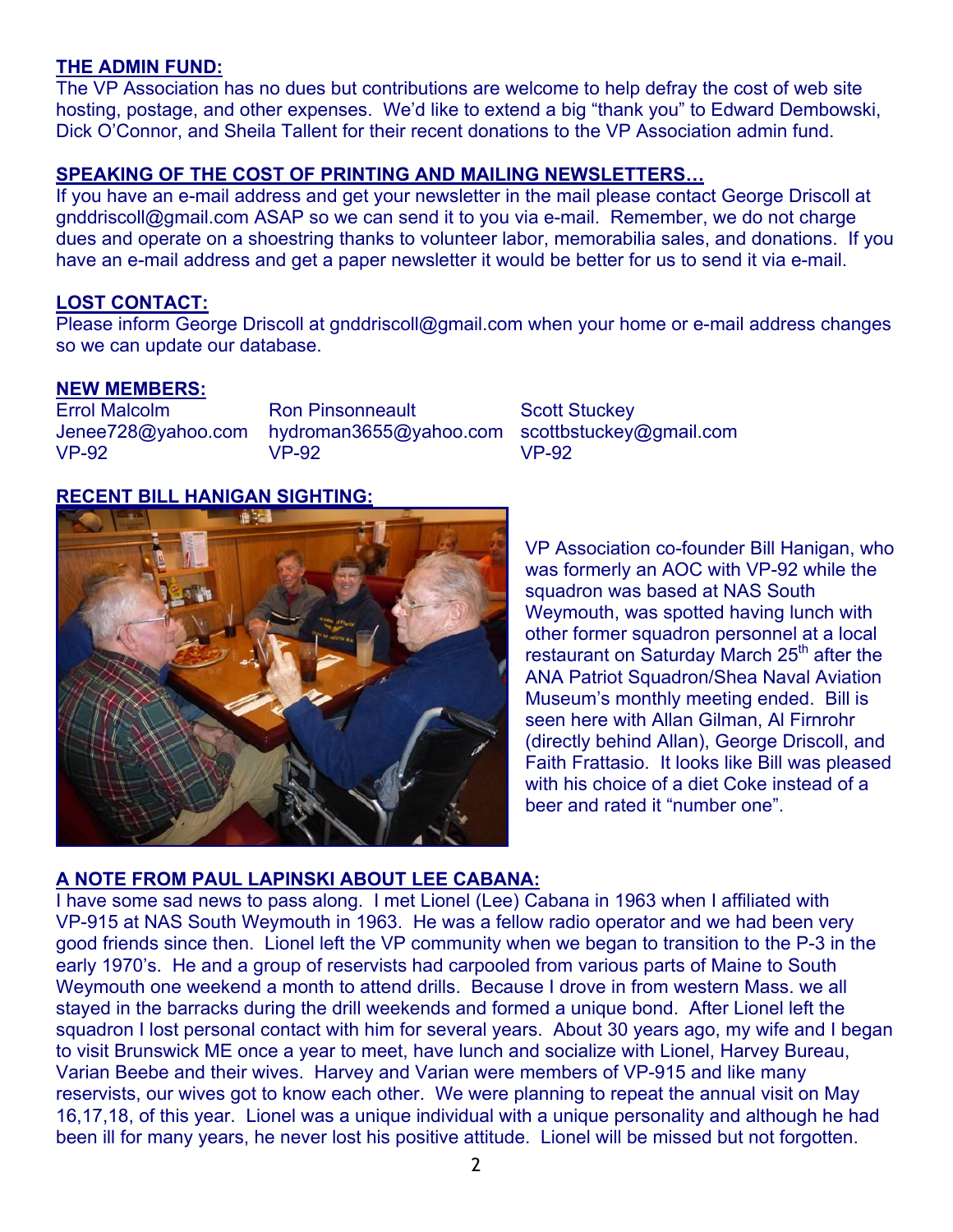### **CALL HER CAPTAIN:**

Suzanne Krause, formerly with VP-92, is still in the USNR and was recently promoted to captain.

#### **RECENT RETIREMENTS:**

Congratulations to VP-92 alumni ATCM Barry Crawford and AZCM Julie Timmreck, who both recently retired from the USNR. How many former VP-92 people are still serving? After all, its been ten years since the squadron was disestablished. Time certainly marches on.

#### **VP-92 10TH ANNIVERSARY REUNION:**

As indicated above, it has been ten years since VP-92 was disestablished in November 2007. There will be a reunion to commemorate this milestone in the Brunswick, Maine area over the weekend of August 25th through 27th. This coincides with the appearance of the Navy's famous Blue Angels flight demonstration team at the Great State of Maine Air Show on old NAS Brunswick on Saturday and Sunday.

There will be a full weekend of activities starting on Friday night at 1900 in the nearby city of Portland. The squadron will have its own section at the Hadlock Field for the Portland Sea Dogs vs. the Binghamton Rumble Ponies baseball game. This costs only \$9 per person. Tickets are required in advance and can be purchased on-line at https://seadogs.formstack.com/forms/vp\_92\_reunion\_17.

The main event will be a picnic at Flight Deck Brewing on 11 Atlantic Avenue on old NAS Brunswick on Saturday from 1200 to 2000. Flight Deck Brewing is located across the street from the static display P-3C Orion and is housed in what used to be the base indoor shooting range. They've totally overhauled the site, brew some really great beer and have ample outdoor space to proudly host the Minutemen. The picnic will be a fully catered, rain or shine, seating-for-all event under a beautiful tent. And don't forget our reunion is during the Great State of Maine Airshow. So while you're enjoying the food, sampling Flight Deck's beers and swapping sea stories, you'll also have a near front-row seat for the Blue Angels demonstration. The reunion has been planned so one can either attend the airshow from 0800 - 1200 on Saturday or stay the entire weekend and enjoy Sunday at the Airshow.

The picnic costs \$45 per adult and \$25 per person for guests 14 years old or under. Reservations are required before August 10<sup>th</sup>. A reservation form is presented on the last page of this newsletter.

We have been asked not to hold a VP Association reunion in 2017 and encourage all members to consider going to the VP-92 10<sup>th</sup> Anniversary Reunion instead. We are complying with this request and are asking all VP Association members to please consider going to Brunswick in August to attend this important squadron reunion.

There is currently a block of 49 rooms at three Brunswick area hotels and 15 rooms at one hotel in Freeport under the group name "Patrol Squadron 92 Reunion". All blocks are for Friday and Saturday night (August  $25<sup>th</sup>$  and  $26<sup>th</sup>$ ). Information for these hotels follows:

- Best Western Plus Brunswick Bath, 71 Gurnet Road, Brunswick, ME 04011, 207-725-5251. Holding 6 rooms with king-size beds at \$155.96 + tax.
- Days Inn Brunswick Bath Area, 224 Bath Road, Brunswick, ME 04011, 207-725-8883 and 866-460-7456. Holding 35 rooms with two double beds each at \$119.00 + tax. Note, all rooms not booked by June 1st will be dropped from the room blocks and will go back in the inventory.
- Comfort Inn, 199 Pleasant Street, Brunswick, ME 04011, 207-729-1129. Holding 8 rooms (2 doubles, 6 king sized) at \$153.00 + tax.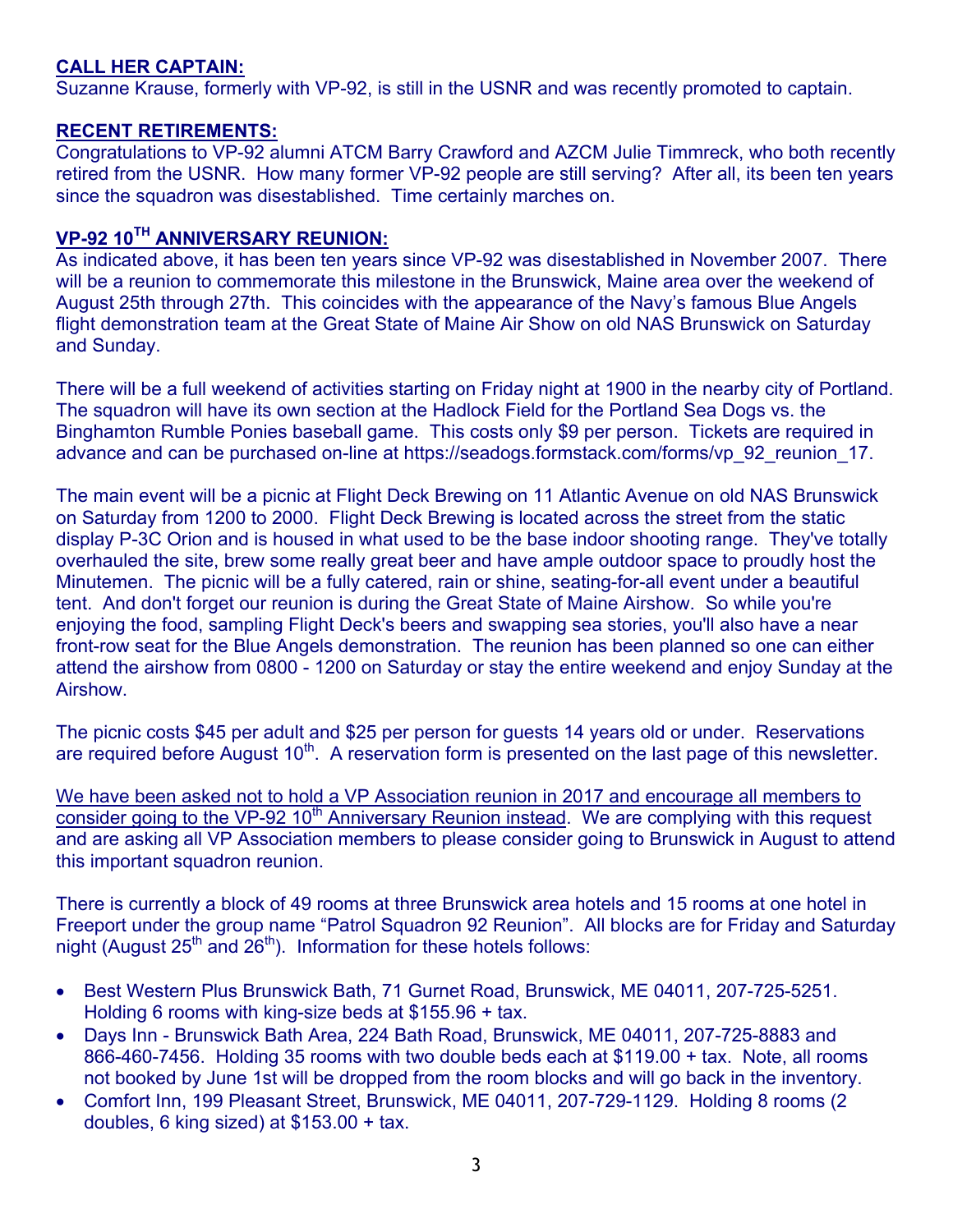• Casco Bay Inn, 107 US Route One, Freeport, ME 04032, 207-865-4925. Holding 8 double queens and 7 king rooms at \$145.00 + tax. They can accommodate guests with mobility issues.

# **NAS SOUTH WEYMOUTH 20TH ANNIVERSARY REUNION:**

There is another very important milestone coming up that should be of interest to many VP Association members. Specifically, NAS South Weymouth was closed 20 years ago on September 30<sup>th</sup> 1997. To commemorate the old base, a 20<sup>th</sup> anniversary reunion event will be held at the Randolph Elks Hall at 21 School Street in Randolph, Massachusetts on Saturday September 30, 2017. Please note that this is around the same date that we normally hold the annual VP Association reunion. Although we strongly encourage all VP Association members to go to the VP-92 10<sup>th</sup> anniversary reunion in August, those who can't travel to Maine are welcome to come to the NAS South Weymouth event in Massachusetts at the end of September.

The NAS South Weymouth reunion will run from noon to 5 PM. It will include memorabilia displays, a continuous slide show of historic photos, two guest speakers, a presentation on the history of the base, a buffet meal, and a raffle. Everyone who goes to this event will get a special commemorative NAS South Weymouth polo shirt based upon an actual design that was sold at the Navy Exchange on the base during its last years. The ANA Patriot Squadron's Shea Naval Aviation Museum on old NAS South Weymouth will be open from 9 AM to noon on the day of the reunion for all attendees to visit.

The NAS South Weymouth 20<sup>th</sup> anniversary reunion costs \$50 per person. Reservations are required in advance (no walk-ins will be admitted on the day of the event) and will be limited to 230 people. There is also a cutoff date, August 1<sup>st</sup>, after which no more reservations will be accepted. All funds collected above the cost of organizing this event will be donated to the ANA Patriot Squadron's Shea Naval Aviation Museum, which is dedicated to preserving the history of old NAS South Weymouth.

You will find more information and a reservation form on the ANA Patriot Squadron's web site at www.anapatriotsquadron.org. Please note that reservations are being taken on a first-come first-served basis. If you want to attend the NAS South Weymouth event please print out and mail in the reservation form on the ANA Patriot Squadron's web site as soon as possible to avoid disappointment. Once again, this event will be limited to the first 230 people who mail in reservation forms before August 1st.

#### **CHINA'S HOMEMADE AIRCRAFT CARRIER (Bloomberg News 4/26):**

China launched its first domestically built aircraft carrier, burnishing President Xi Jinping's credentials as commander-in-chief ahead a Communist Party leadership reshuffle this year. The warship was floated at a shipyard in the northeastern port of Dalian in a ceremony attended by General Fan Changlong, second only to Xi on the Central Military Commission, according to a statement on the Ministry of National Defense's website. A bottle of champagne was smashed on the vessel's bow to celebrate the occasion, the ministry said.

"Launching is a key juncture of aircraft-carrier building and marks a significant achievement for our country's home-built and designed carrier," the ministry said. The carrier will undergo systems testing and fitting out before sea trials, it said.

The aircraft carrier program lies at the heart of China's effort to build a " blue water " navy capable of projecting power beyond the country's immediate coast and protecting increasingly far-flung interests. Xi has made overhauling and modernizing the People's Liberation Army a centerpiece of his agenda since taking power in 2012.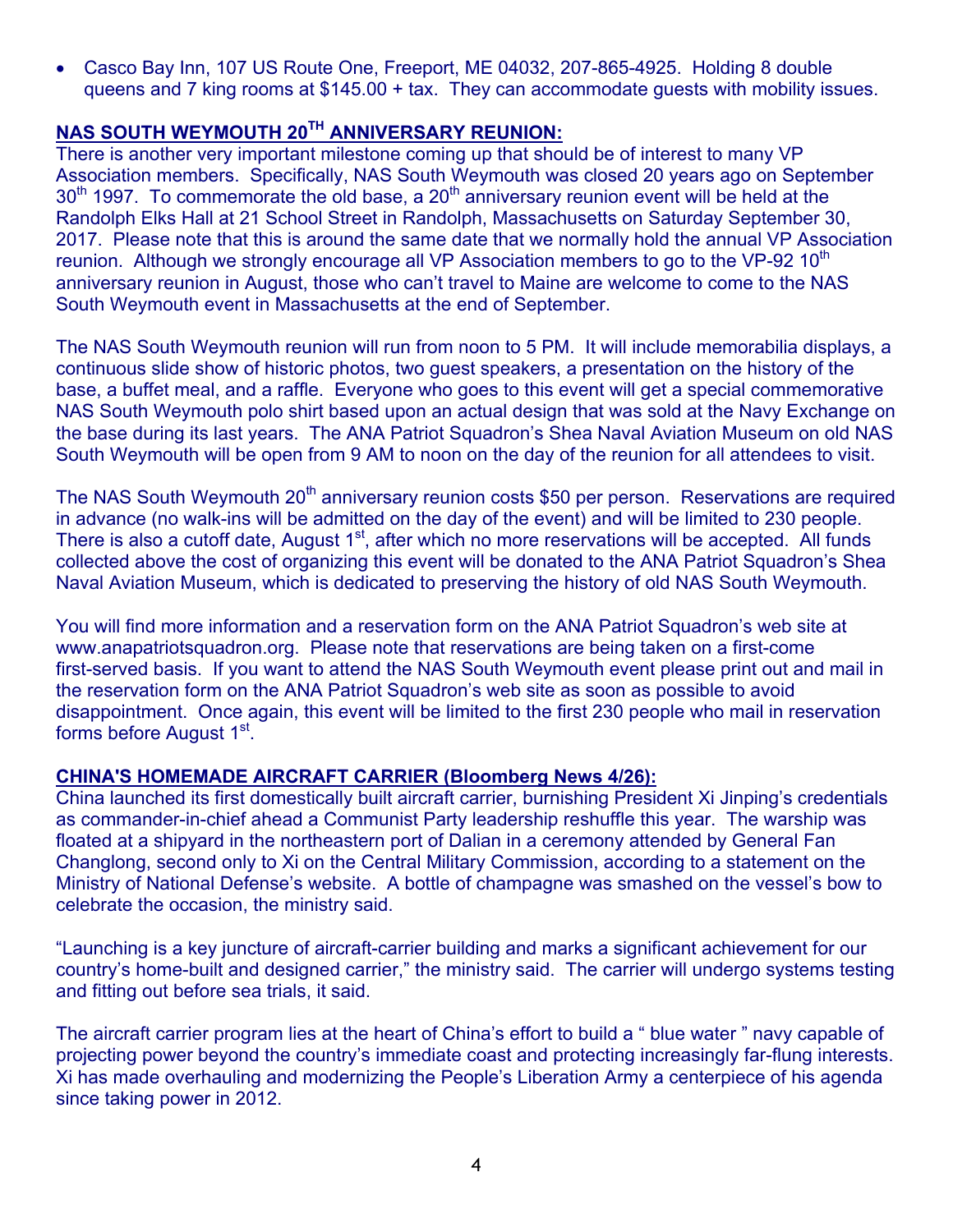The aircraft carrier -- the second in a planned fleet of as many as six such ships -- was based on the design of the Liaoning, a Soviet vessel China bought from Ukraine, refitted and put to sea almost six years ago. Launching the carrier allows Xi to tout an historic milestone before he presides over the ruling party's twice-a-decade congress, in which roughly half of its Central Committee is expected to be replaced.

"China has this ambitious goal of acquiring more aircraft carriers," said Andrew Scobell, a senior political scientist at RAND Corp. who has written about China's aircraft carrier program for the U.S. Naval War College Review. "The program has different drivers, but the one that cannot be discounted is prestige and status for Chinese leaders."

#### *Bloomberg News article by David Tweed*

#### **NAVY DESTROYER HAS CLOSE ENCOUNTER WITH IRANIAN VESSEL (Fox News 4/25)**

A U.S. Navy destroyer had another close encounter with an Iranian Revolutionary Guard "fast attack craft" in the Persian Gulf Monday. Two U.S. officials tell Fox News that the Iranian ship came within 1,000 yards of the guided missile destroyer USS Mahan with its weapons manned.

The officials said the Mahan altered course to avoid the Iranian warship, sounded the danger signal, fired flares and manned its own weapons. The Iranian ship did not come closer than 1,000 yards and no warning shots were fired. In January, USS Mahan fired warning shots at an Iranian warship near the Strait of Hormuz.

*Fox News article by Lucas Tomlinson* 

#### **NORTH KOREA'S HIDDEN SUBMARINE THREAT (The Express 4/12):**

Kim Jong-Un may be planning an underwater nuclear attack using a secret submarine. While North Korea is still struggling to develop nuclear-headed airborne missiles, it is fast increasing its underwater military power.

The country possess numerous submarines, which it has used with devastating effect in the past, with fears they are now being adapted to fire nuclear weapons. Even more worrying is the submarines' ability to 'disappear' and avoid detection. In 2015 around 50 went missing, setting alarm bells ringing in Seoul and Tokyo.

Security expert Bruce Klingner told CNBC: "We didn't know where they were at the time. One would hope that we would keep very close tabs on those that could launch the submarine-launched ballistic missiles [SLBMs]. "All of that is very worrisome because that may very well have a nuclear weapon someday."

Being able to launch an attack from a submarine, rather than a static site somewhere in North Korea, opens up Kim Jong-Un's enemies to a new sort of risk. Mr. Klinger explained an attack from the ocean would take South Korea by surprise, due to the country's defenses geared towards an attack over the border. He said: "The problem with the SLBM is that it exposes South Korea's flanks to attack."

Submarines have already been used by the North Korean military to deadly effect, most recently in 2009 when a North Korea submarine sunk a South Korean navy vessel, killing 46 people. Adding nuclear weaponry to the mix would prove disastrous to countries across East Asia.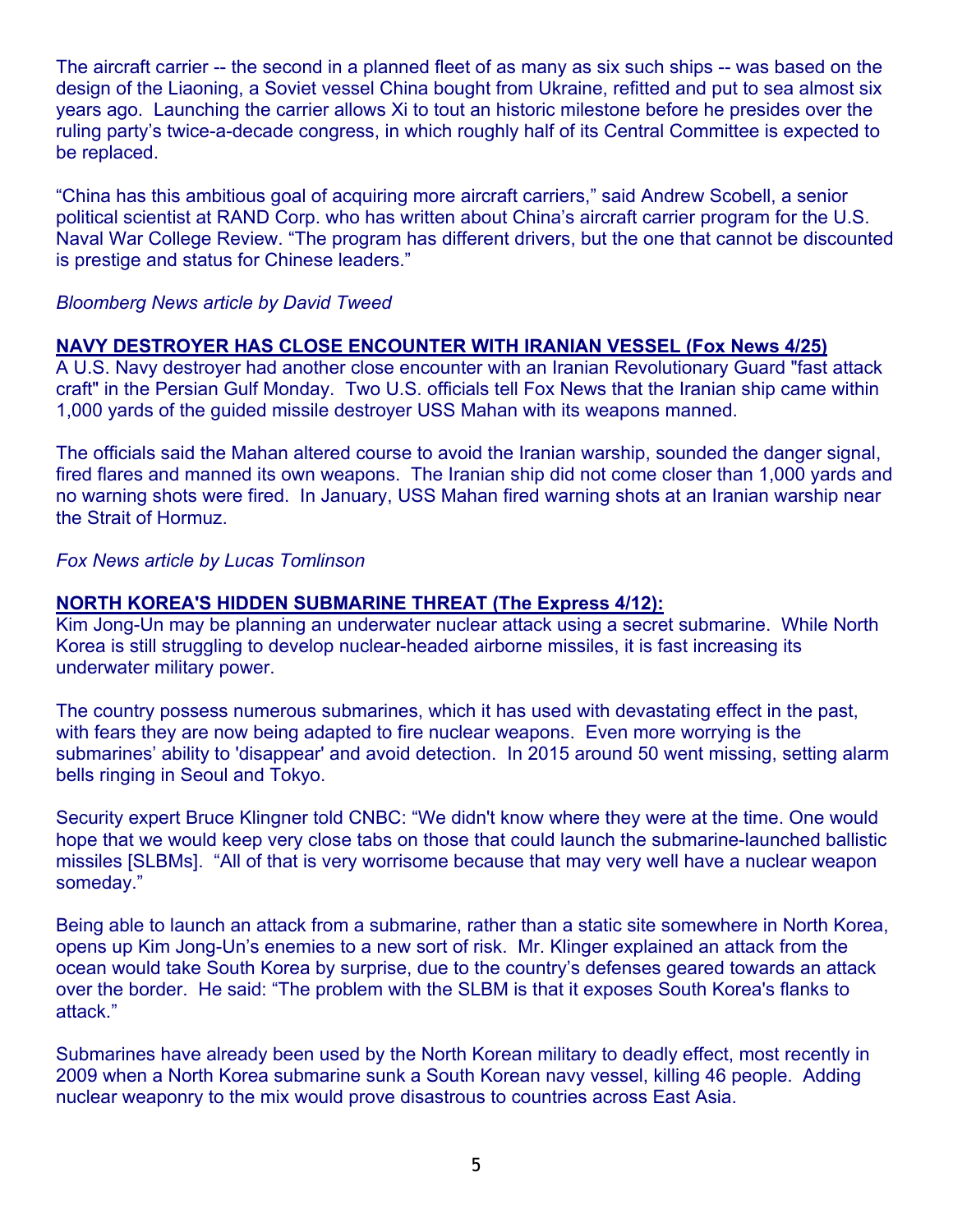Other military experts warned of the devastating North Korea could cause using nuclear submarines. Nicholas Eberstadt of the American Enterprise Institute think tank said: "Their conventional forces maybe not very capable at the moment, but they have a lot of weapons of mass destruction. Even if they would end up losing a war, they could kill an awful lot of people on our side." It comes as tensions on the Korean peninsula continue to rise following the US military strike in Syria last week. Seen as a message to Kim as much as Syrian leader Bashar Al-Assad, Pyongyang responded by warning it would not hesitate in launching an attack on America. In a show of force, US president Donald Trump then sent an attack group towards the country in response.

#### *The Express article by Joey Millar*

# **IS A RUSSIAN OR NORTH KOREAN SUB OFF THE COAST OF CALIFORNIA? (Daily Mail 4/11):**

Unusual Navy aircraft patrol searches spark fears:

- Several military crafts were spotted idling off the California coast on Monday
- Three low-lying planes were reportedly in the area for several hours
- The reports have sparked concerns of a possible foreign submarine

The idling presence of anti-submarine military crafts hovering off the United States' West Coast has prompted concerns of a possible threat to national security. Concerns have circulated that a foreign submarine from North Korea or Russia could be the reason for the unusual military activity off the coast of California. Three low-lying military aircraft were reportedly seen in the area using flight tracking software, despite it not being a normal area of surveillance.

Among aircraft seen were the Navy EP-3E Aries II, which is used for electronic surveillance, a Navy P-3C Orion, used for submarine spotting, and a Boeing P-8 Poseidon used for anti-submarine warfare, InfoWars reported. The military vessels were allegedly seen spanning the coastal waters from Los Angeles to the San Diego/Tijuana border near Mexico. The website stated that a Royal Canadian CP-140 Orion, which is also known for its capability to spot submarines, entered the area at one point.

Though the reports remain unconfirmed, they come in the wake of a tumultuous week for the United States' foreign activity, after President Trump launched 59 tomahawk missiles at a Syrian air base on Friday. The action was said to have infuriated Moscow and Russian government. According to the Sun, Russia and Iran made a joint statement, which read: "What America waged in an aggression on Syria is a crossing of red lines. From now on we will respond with force to any aggressor or any breach of red lines from whoever it is and America knows our ability to respond well."

North Korea also made inflammatory responses after the U.S. deployed an armada of warships to waters off the Korean Peninsula. A spokesman for the Democratic People's Republic of Korea (DPRK) foreign ministry said, "This goes to prove that the U.S. reckless moves for invading the DPRK have reached a serious phase. The DPRK is ready to react to any mode of war desired by the U.S."

#### *Daily Mail article by Anna Hopkins*

#### **USS Carl Vinson Shadowed by Russian, Chinese Spy Ships (Breitbart News 03/22):**

The U.S. aircraft carrier USS Carl Vinson, currently deployed in waters near South Korea, is being shadowed by both a Chinese spy ship and a Russian spy ship, a defense official told Breitbart News. While U.S. ships "generally" have a Chinese shadow while operating in the region, it is uncommon for them to be shadowed by a Russian ship in that area, one official said.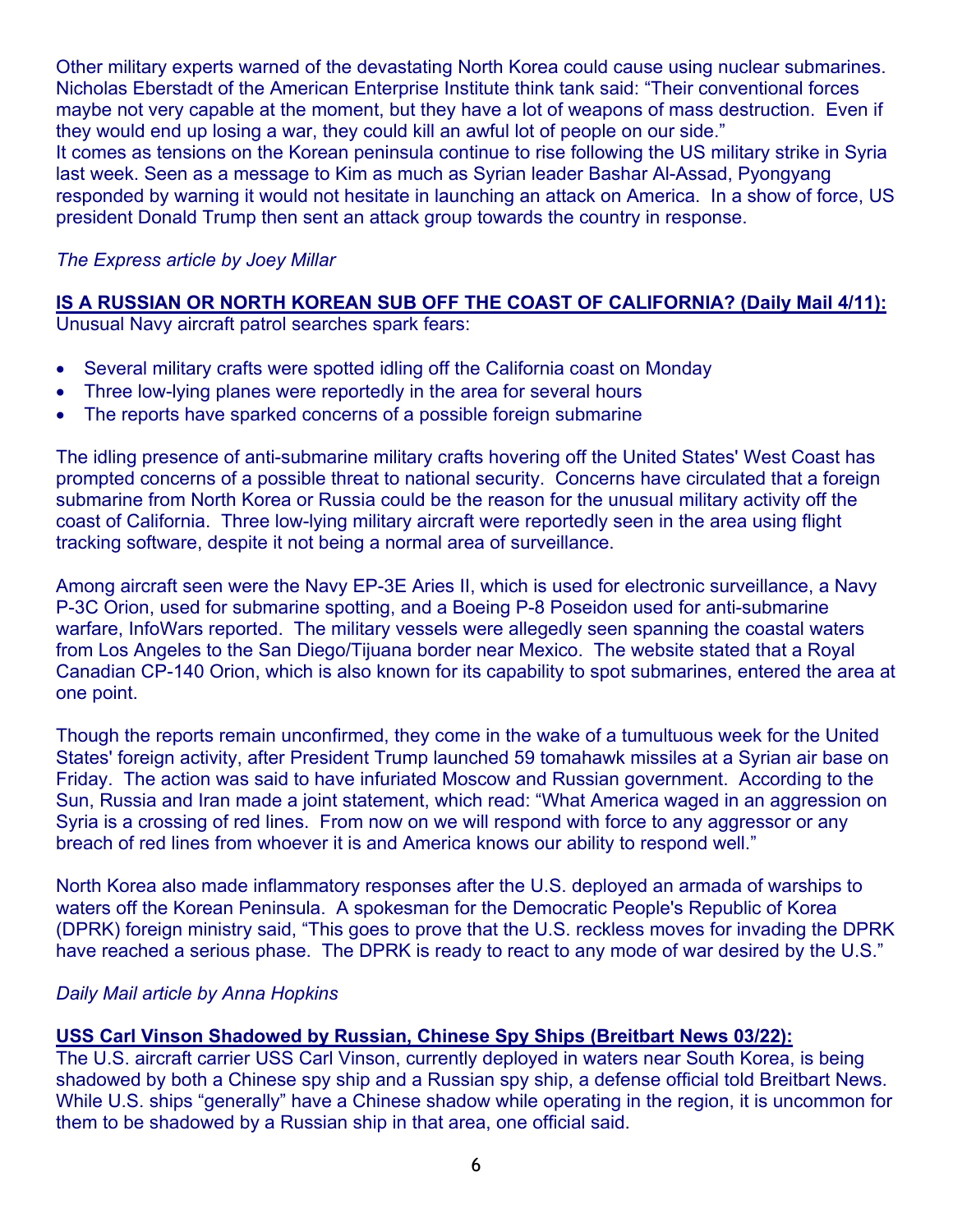Both the Chinese ship and Russian ship are intelligence-gathering ships, the official said. The Chinese ship has been identified as the Dongdiao-class Auxiliary General Intelligence (AGI) ship Tianlangxing. The Russian ship has been identified as the Vishnya-class AGI ship Kurily – the same type of ship that was reportedly patrolling the U.S.'s east coast earlier this year. The Vishnya-class ships are designed to gather signals intelligence via an extensive array of sensors.

The Chinese ship began shadowing the Vinson as soon as it entered the South China Sea on February 18, but the Russian ship began shadowing it after it headed north near the Sea of Japan, the official said. The spy ships are staying "at least" a couple of miles away from the Vinson, the official said.

The Vinson is currently exercising with the South Korean navy for the annual Foal Eagle exercise, which North Korea regards as future training for an invasion. A spokesman for U.S. Pacific Fleet said regional navies shadowing of the Vinson is "neither surprising nor concerning," but directed questions on the Russian ship to Russia.

"The aircraft carrier USS Carl Vinson and its escorts are conducting routine exercises with the Republic of Korea Navy in the waters around the Republic of Korea. These exercises strengthen the U.S.-ROK alliance and improve regional security," said Navy Cmdr. Clay Doss. "It's neither surprising nor concerning that other regional navies may have an interest in our exercises so long as they operate safely and professionally. For information about the presence and intent of Russian naval vessels, we refer you to the Russian Navy," he said in a statement to Breitbart News.

The Russian surveillance comes as the Trump administration has spoken of seeking to improve the U.S.-Russia relationship. Secretary of State Rex Tillerson is reportedly planning to go to Russia in April, according to a report by Reuters.

Russia's presence in the region also adds to what is already a tense situation. North Korea fired a mid-range missile Wednesday, seen as a message of warning to the U.S. and South Korea. The missile reportedly exploded within seconds of launch. Earlier this week, North Korea released a video showing a simulated attack on the Vinson as well as a U.S. B-1B Lancer, accompanied by bellicose language.

North Korea also recently announced it had tested a new rocket engine. U.S. defense officials told CNN the engine could be used for a long-range intercontinental ballistic missile. North Korea had launched at least four ballistic missiles in tests earlier this month, which prompted the Trump administration to announce it had begun deploying the first elements of the THAAD missile defense system to South Korea, a move opposed by China.

China's foreign ministry blamed the joint U.S.-South Korea military exercises – expected to last until April 30 – for the heightened tensions. "'Everyone with his dagger drawn' would be a fair description," the Chinese foreign ministry said.

#### *Breitbart News article by Kristina Wong*

#### **BOEING TO UPGRADE SONAR ON P-8A (Military and Aerospace Electronics 2/20):**

U.S. Navy anti-submarine warfare (ASW) experts are asking engineers at the Boeing Co. to upgrade the sonar signal processing system of the Navy's P-8A Poseidon maritime patrol aircraft under terms of a \$68.7 million contract announced last week. Officials of the Naval Air Systems Command at Patuxent River Naval Air Station, Md., are asking the Boeing Defense, Space & Security segment in Huntington Beach, Calif., to make enhancements to the P-8A's acoustics subsystem, which is the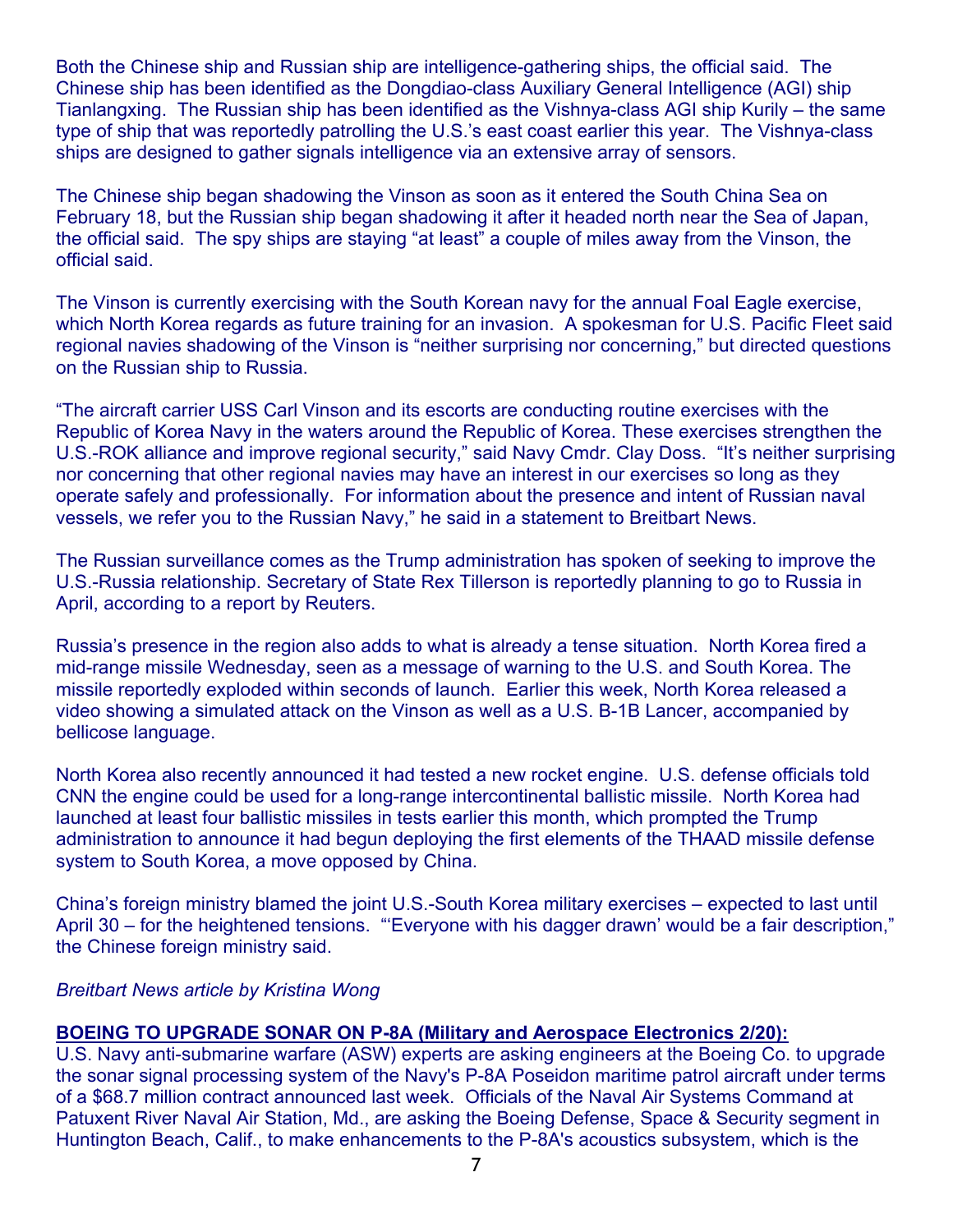backbone of the plane's ASW capabilities. The Poseidon is a militarized version of the Boeing 737 single-aisle jetliner.

The Navy is asking Boeing for P-8A increment 3 block 2 acoustics subsystem capability enhancements, software updates, acoustics system and subsystem software sustainment, technical support, management, defect correction, modernization, enhancements, improvements, and obsolescence mitigation. Increment 3 block 2 capabilities and architecture upgrades to the P-8A aircraft installs hardware and software upgrades for a service-oriented applications based architecture (ABA), track management system, acoustics improvements, and ASW signals intelligence (SIGINT) systems using existing P-8A controls and displays.

The goal of the P-8A increment 3 block 2 technology initiative is to carry out a combat system upgrade to the plane based on an open-systems approach that interfaces and works with existing systems while supporting future capability integration. The Boeing-built acoustics subsystem for the P-8A builds on previous upgrades, which included the Multistatic Active Coherent Capability (MAC) that uses the SSQ-125 sonobuoy. The SSQ-125 generates loud sounds electronically rather than using small explosive charges to generate sound. The SSQ-125 sonobuoy intercepts long-range echoes from submarine contacts and relays them to the P-8A aircraft's sensor system. Navy officials say that electronic sound sources generate fewer false returns than do explosive charges.

Previous upgrades to the P-8A also included the Automatic Information System and the High-Altitude ASW Weapon (HAAWC) system. HAAWC is a flying MK 54 torpedo designed to be released from high altitudes and enter the water close by enemy submarines with little warning. The HAAWC system has a Boeing-built wing kit, a Global Positioning System (GPS), and a data link with the aircraft. The weapon can glide from high altitudes to enable the P-8A aircraft to maintain a wide search area and increased standoff ranges from threats. The sonobuoys that P-8As deploy also have GPS satellite navigation capability to enable the aircraft to maintain a precise plot of the sonobuoy field at altitudes of 10,000 feet or higher.

Overall, P-8A increment 3 capabilities address broad area anti-submarine warfare (ASW), antisurface warfare (ASuW), intelligence, surveillance and reconnaissance (ISR), and network-ready requirements, as part of the P-8A's modern open-architecture and affordable mission systems. The goal is to develop and deploy new capabilities quickly instead of waiting to deliver as one package. P-8A increment 3 system upgrades will stay within the available size, weight, and power, and cooling (SWAP-C) margins of the fielded P-8A aircraft. Boeing is delivering P-8A increment 3 block 3 capabilities as hardware and software retrofits to the aircraft.

The P-8A increment 3 block 2 program is integrating a combat system with open architecture equipment that includes a new computing and security applications based architecture (ABA), a higher-than-secret (HTS) architecture, an improved track management subsystem (TMS), acoustics, multi-static active coherent enhancements (MAC-E), and ASW SIGINT changes. For more information contact Boeing Defense, Space & Security online at www.boeing.com/defense, or Naval Air Systems Command at www.navair.navy.mil.

#### *Military and Aerospace Electronics article by John Keller*

#### **FORMER SHOOTING RANGE AT BNAS TRANSFORMED INTO BREWERY (wcyy.com):**

Flight Deck Brewing recently opened their doors, with a truly unique tasting room and beers that pay homage to the history of the naval air station they call home. As the healthy brewery competition continues to get stiffer, it's important to make your mark on the Maine brewery scene if you're going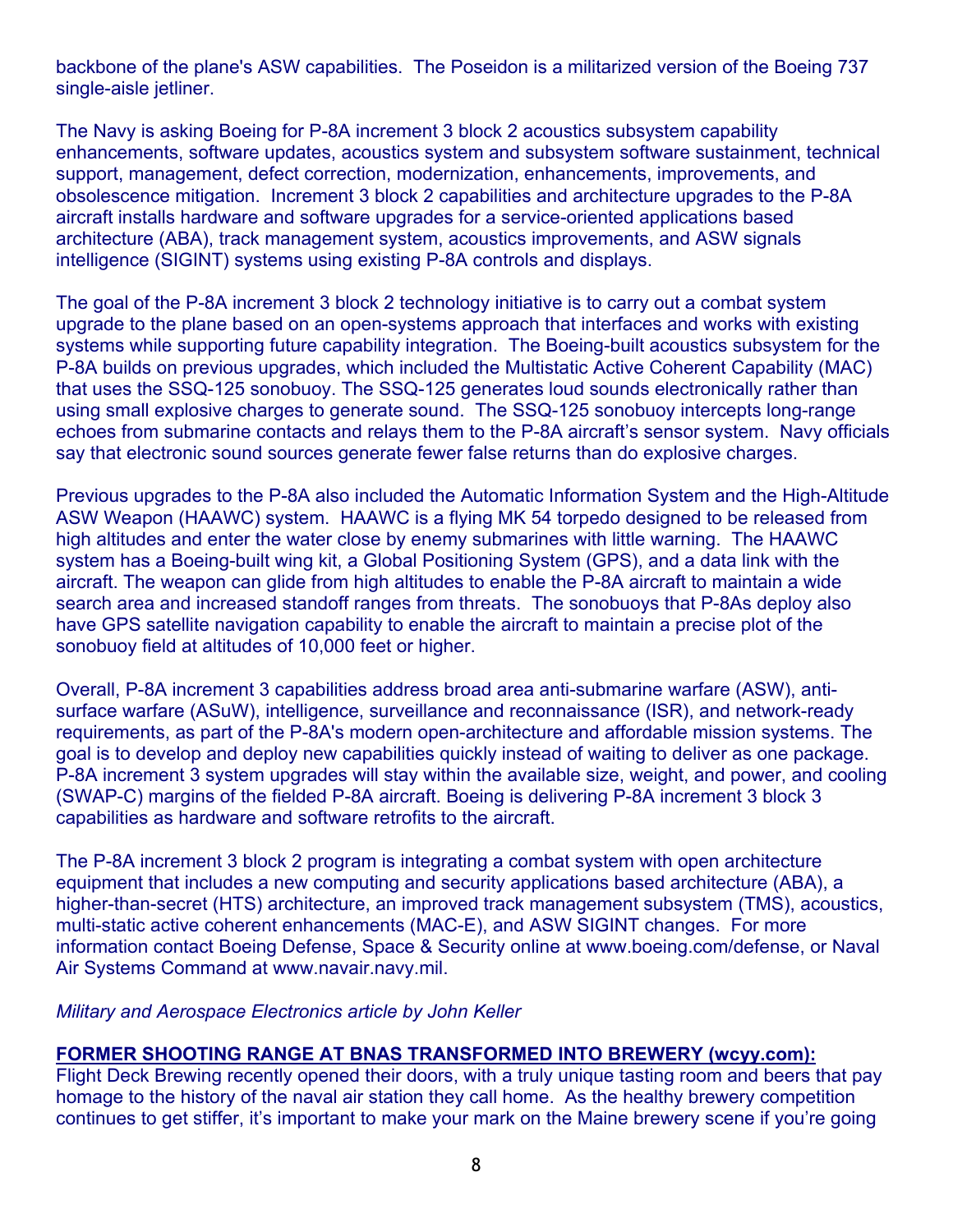to stand out. Hard to argue with the master plan of Flight Deck Brewing, located inside a former small arms range at the Brunswick Naval Air Station. Let's call it bulletproof drinking.

The pictures are all the proof you'll need to see a stunning transformation of a cement structure into a warm and welcome addition to the Maine beer scene. Indoor and outdoor space will abound year round, and the two gentlemen behind Flight Deck, Jared Entwistle and Nate Wildes, have begun naming their beers with historic significance to the place they call home.

As with most fresh breweries, Flight Deck's operations are small for now. They'll have a continual rotating selection of beers with many different styles available. They're tasting room is spacious to accommodate guests, with the plan to have plenty of outdoor space for the warmer months with the potential of a rooftop deck in the future. Stay tuned for that.

Good luck to Maine's newest brewery! And save us a spot when the air show comes around, we'll need a couple beers!

#### **RECOMMENDED READING:**

With the VP-92 tenth anniversary reunion coming up in August it's worth mentioning that your newsletter editor wrote a profusely illustrated book about the squadron that also covers its predecessor Naval Air Reserve patrol squadrons at NAS Squantum and NAS South Weymouth (VP-911, VP-912, VP-913, etc.) and its unrelated namesake from the Second World War, VP/VPB-92. This book was originally produced for the squadron's disestablishment in 2007 but copies are still available today in both softcover and hardcover. If you are not familiar with it, you can check it out via links that are presented on the "geedunk" page of the VP Association's web site at www.vpassociation.org.



#### **ON THE INTERNET:**

Here's something from Bob Mandeville about a unique burial at sea. Loyce Edward Deen, an Aviation Machinist Mate 2nd Class, USNR, was a gunner on a TBM Avenger. On November 5, 1944, Deen's squadron participated in a raid on Manila where his plane was hit multiple times by anti-aircraft fire while attacking a Japanese cruiser. Deen was killed. The Avenger's pilot, Lt Robert Cosgrove, managed to return to his carrier, the USS Essex. Both Deen and the plane had been shot up so badly that it was decided to leave him in the plane. It is the only time in U.S. Navy history (and probably U.S. military history) that an aviator was buried in his aircraft after being killed in action. See the actual video of the burial at http://loyceedeen.webstarts.co m/uploads/GoingHome.mp4. Also, Eric Jensen suggests that you check out this animated P-3 Orion cartoon on Facebook at https://www.facebook.com/chris.stubbs.142/videos/1122363853077/.

#### **MONTHLY MEETING:**

Members who can do so are welcome to join us for lunch on the second Thursday of every month at Warren's Place in South Weymouth, MA (in the Whole Foods Plaza off Route 18) from 11:30 to 13:30. Please note the new date and new location, which is just down the road from old NAS South Weymouth.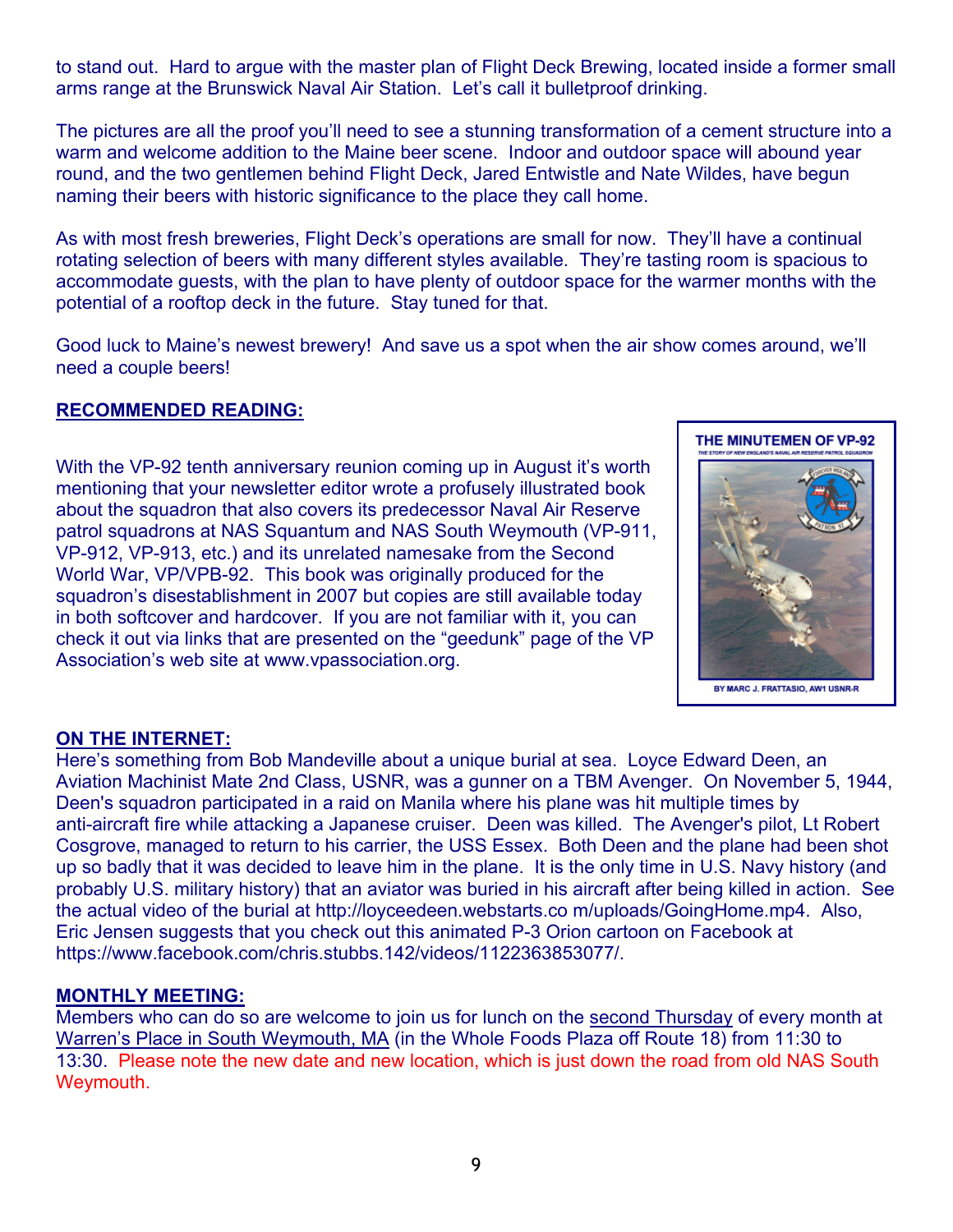# **PARTING SHOTS:**



*Above: VP-92 maintenance detachment at NS Roosevelt Roads during the mid 1990s. Below: VP-92's duty office in NAS South Weymouth's Hangar One during the late 1980s or early 1990s.* 

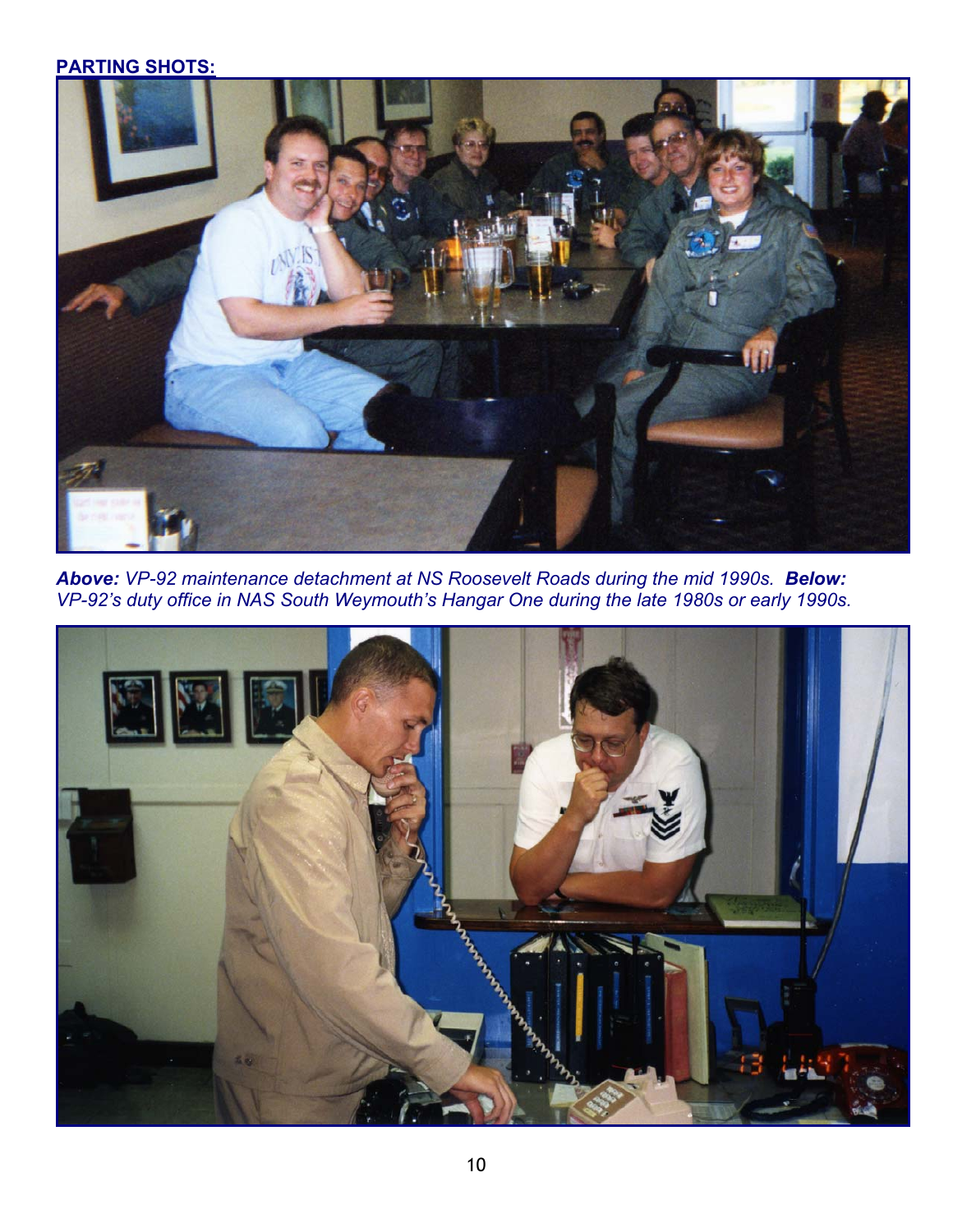

*Above: VP-92 mechanic at NS Roosevelt Roads during the mid 1990s. Below: VP-92 quarters on the hangar deck at NAS South Weymouth sometime during the late 1980s.*